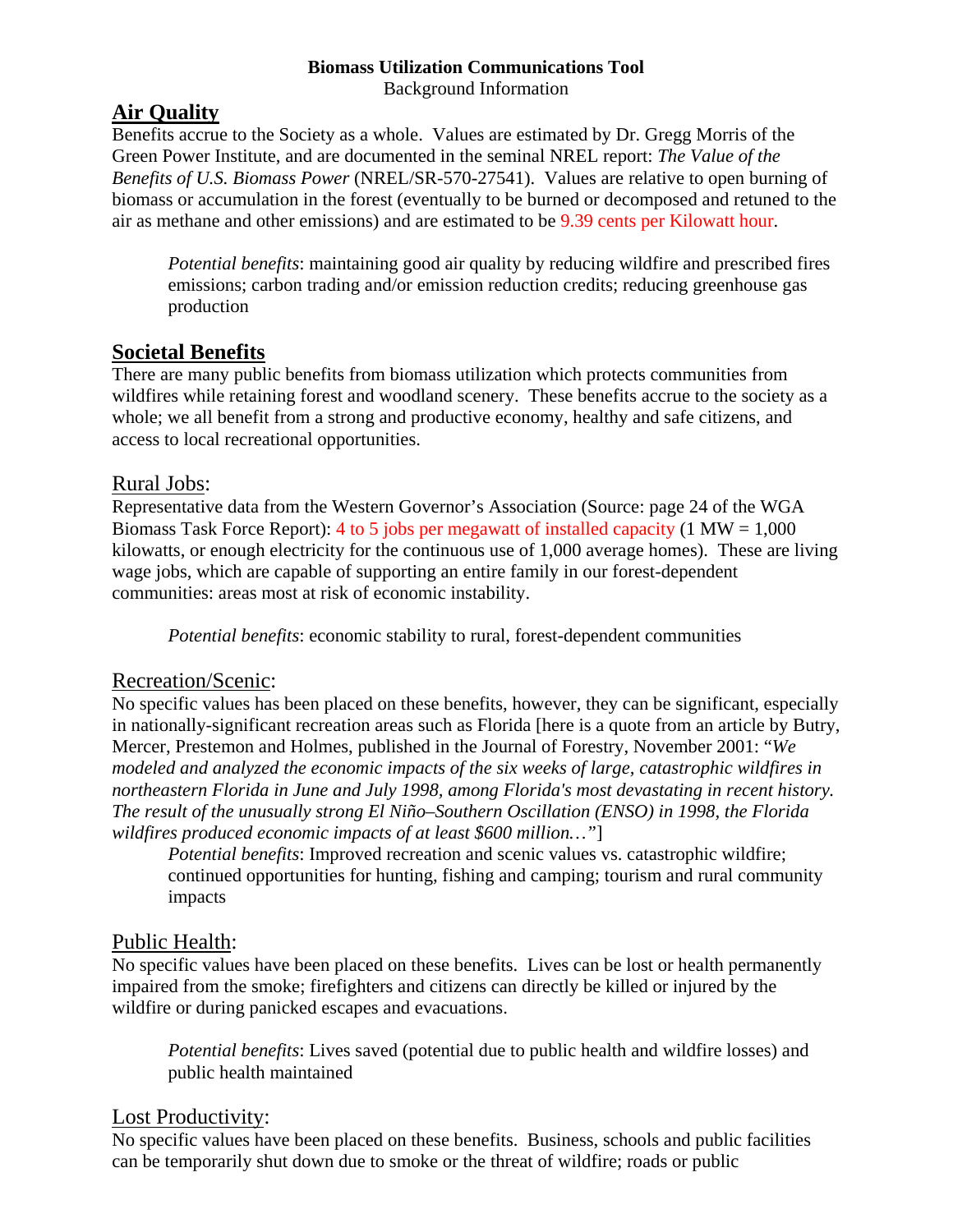infrastructure (water, electricity and other utilities) may be impaired, thus forcing longer evacuations as these are brought back into service.

*Potential benefits*: Avoidance of lost productivity (due to smoke or damage to infrastructure)

# **Waste to Energy**

#### Landfill Diversion:

The land acquisition, permitting and construction of public and private landfills has become a very tedious, controversial and expensive proposition. Diverting materials from landfilling, or using green waste in a productive manner, such as for biofuels or power generation will extend the landfill life and reduce the emissions. No specific values has been placed on these benefits, however, they can be significant, often driving the choice to divert green debris (personal communication, Donna Perla, Senior Advisor, Office of Research and Development, EPA, 10/6/06).

*Potential benefits*: reducing landfill quantities; avoiding new landfill development (acquisition, siting, permits, construction costs); ease of recycling

#### Energy Security:

There are significant national and economic security benefits from domestic, renewable energy production. No renewable resource has greater potential to address these issues than biomass, which can provide power (electricity), heat and transportation fuels on a year-round basis. At the March 2007 25x'25 Summit, Gen. Charles Wald (Ret.), a member of the Energy Security Leadership Council and former Deputy Commander of US European Command, stated that the United States has spent up to \$60 billion per year since 1980 for military operations that "assure the free flow of oil from the Persian Gulf," not including the costs of the war in Iraq. He said that translates to approximately \$6.50-\$7.00 per gallon of gas, indicating a high subsidization of the cost of gasoline. Developing biofuels from cellulosic ethanol (which could include wood as a feedstock) not only reduces this national security and trade imbalance, it provides long-term economic for the US economy (see 25x'25 web blog at: <http://64.130.50.222/blog/>)

Renewable energy values include commonly accepted commercial electricity rates of 5.3 cents per Kilowatt hour and renewable energy credits of at least 1.0 cents per Kilowatt hour [reference is Bill Carlson, President of the US Biomass Power Producers Alliance, personal communication 10/6/06].

*Potential benefits*: Renewable energy – reduced fossil fuel use; domestic energy security (avoidance of foreign oil imports); market value of green power; national security issue when Alaska Oil Pipeline or a Army/Air Force base is temporarily closed

### Grid Stability:

Since utility rates are based on distances and interconnections from "load centers," biomass is typically penalized relative to power generation near a metropolitan area. Biomass, by its nature, is located in rural areas, often far from the load centers, yet near local demand. Thus, biomass electricity production helps to stabilize the system and provide "firm capacity" and line voltage support, something which most other renewables are not able to maintain. No specific values has been placed on these benefits, however, they can be significant, often driving the developers desire to be energy independent (personal communication, Tad Mason, President of TSS Consulting, 10/6/06).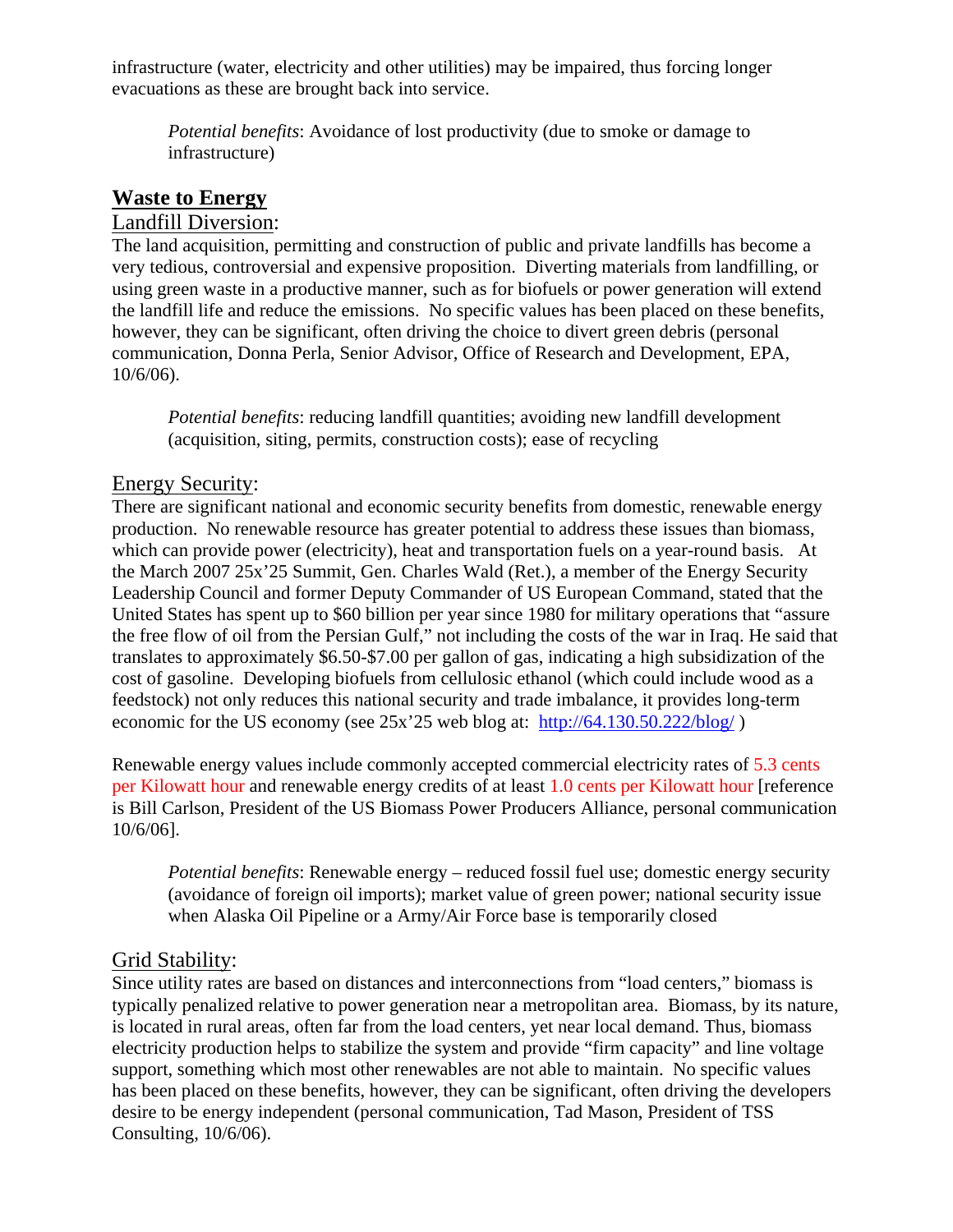*Potential benefits*: distributed energy; line voltage support; off-grid systems; grid stabilization; firm capacity (24/7 availability)

## **Forest Health**

#### Forestry:

Forest products and bioenergy feedstocks can be produced while improving forest health and protecting residual trees (including protecting old growth from competition and extending their potential life cycle). As representative data, the average biomass thinning project return on the Eagle Lake Ranger District, Lassen National Forest (1993-2005) is \$267.36/acre (forest products and biomass). Note: GT is green tons; "Misc-Conv" is miscellaneous convertible products and includes all material smaller than 10.0 inches in diameter, including limbs, tops and small trees (55% of the tonnage sold in these 33 sales).

| 33 sales in total        | 271,700 G.T. Sawlogs<br>326,676 G.T. Misc-Conv<br>598,376 G.T. Total | 15.940<br>Acres |                                                      |               |
|--------------------------|----------------------------------------------------------------------|-----------------|------------------------------------------------------|---------------|
| <b>Averages Per Sale</b> | 8,233 GT Sawlogs<br>9,899 GT Misc. Conv<br>18.132 GT Total           | 483<br>acres    | $17.0$ GT/Ac<br>$20.5$ GT/Ac<br>$37.5 \text{ GT/ac}$ | \$267.36/acre |

*Potential benefits*: reducing unnatural forest density; reducing risk of mortality to insect, disease or drought; increasing forest fiber production; timber and small wood products

### Fire Management:

Average large fire (300-20,000 acre) suppression cost/acre is \$856/acre (USFS data, 1994-2005, per Krista Gebert, Rocky Mountain Research Station, personal communication, 10/4/06). There are many other benefits, such as reduced need to rehabilitation of wildfire areas (due to fewer, less damaging wildfires); protection of private and public structures (worth billions of dollars annually); and reduced preparation and operation costs for prescribed fire application.

*Potential benefits*: property value protection (homes in a fire safe community); protecting critical infrastructure (schools, industry, utilities, etc); avoided costs of suppression; reduced costs for prescribed fire and reduced risk of escape

### Wildlife:

Wildlife habitat can be improved or protected by use of biomass thinning. Specific habitat attributes and vegetative structures, such as multi-story stands, dense wildlife clumps, and downed logs and snags can be protected prior to prescribed fire operations and reduce the unintended consequence of accidental burning. No specific economic values have been determined for wildlife benefits.

*Potential benefits*: creating wildlife habitat (protection of snags, down logs and other desired habitat components, precise application of desired vegetative conditions)

### Watershed Management:

Soil and watershed damage from catastrophic wildfire can result in significant economic losses. Through biomass thinning, the risk and damage potential is reduced. Presented as an example, representative data from a USFS press release on the Hayman Fire (137,760 acres, 2002, Colorado) indicates over \$110 million in watershed damage. Only the \$37 million in lost water storage capacity was used in the \$268/acre figure (USFS Press Release, October 2, 2003)